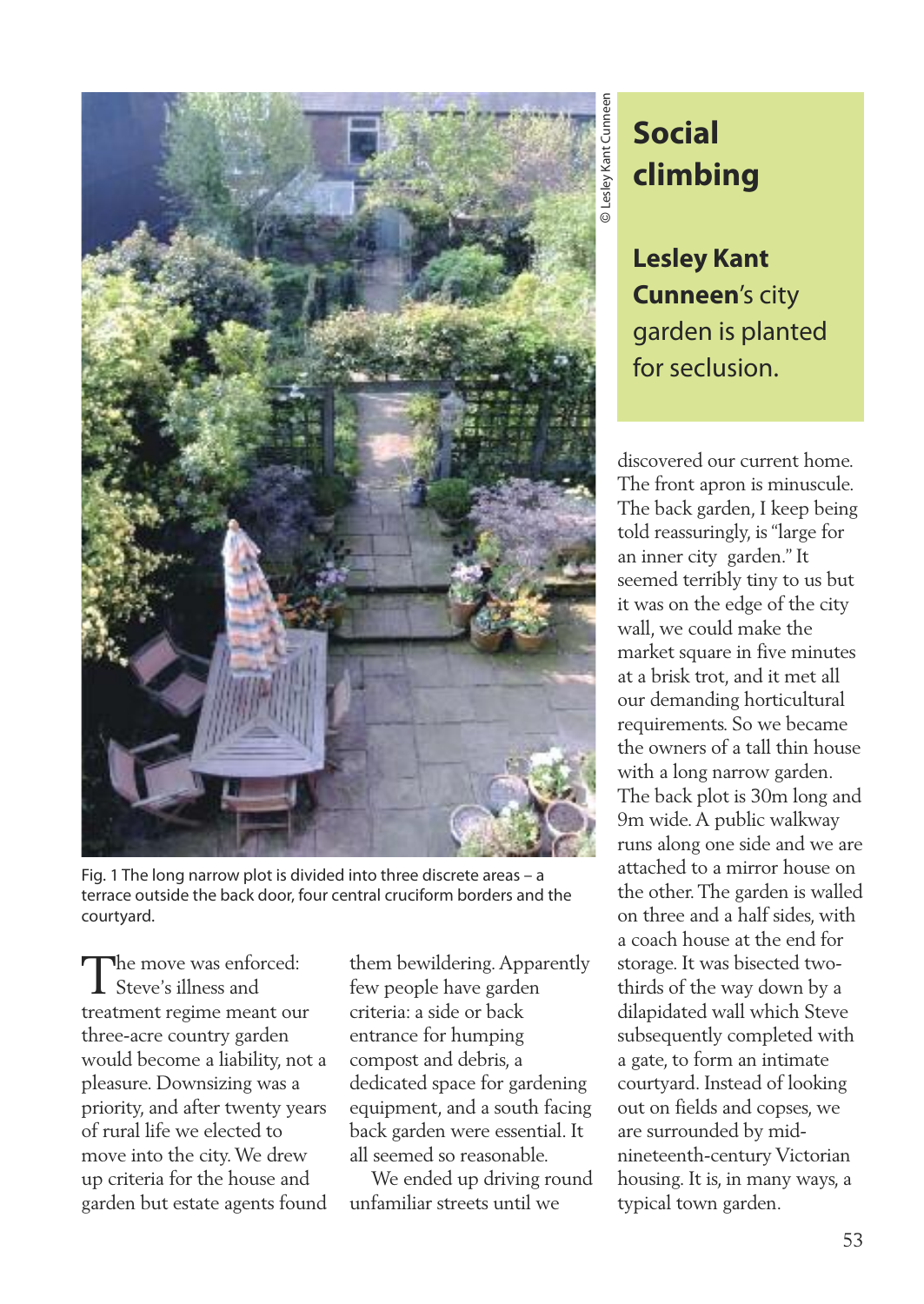

Fig. 2 The 'sundial garden'.

We had intended to work logically through the house and only then address the garden, which had a rectangular flower bed, a handful of healthy roses, some tree stumps, a great deal of gravel, a rather attractive trellis and a dead eucalyptus. And, oh bliss, a venerable prunus. But I was already grieving for our late garden and felt an atavistic desire to start, despite the workmen occupying both the garden and house.This created its own set of problems, as the simple law of building work decrees that any space perceived as unoccupied will be filled. Eventually I drew a line down the garden and forbade anyone to cross on threat of hysterics.

I had a simple design in mind: three discrete and divided areas – a terrace outside the back door, four central cruciform borders and the courtyard (fig. 1).A greenhouse was squeezed into an unpropitious space and I immediately planted four trees: a white stemmed birch (*Betula utilis var. jacquemontii*), deemed necessary to take the eye away from a nearby wall painted unremittingly black; a strawberry tree (*Arbutus unedo*) with lovely flaking mahogany bark; the snowy mespilus (*Amelanchier lamarckii*) and crab apple, *Malus* 'Evereste', which has a more fastigiate habit than most. Let no one tell you that small gardens and trees are

irreconcilable.The birch does grow rather tall but in summer its leaves shimmer and completely obscure the oppressive wall; in winter its white skeleton acts as a stark sculpture outlined in black. I retained a tall, shaggy *Viburnum opulus* and over five years coaxed it into a topiary tree which hosts blackbirds in spring, and I planted an Irish yew at the corner of each of the quadrangular beds in the pretentiously named (by me) 'sundial garden' (fig. 2).The trees gave the embryonic garden gravitas.After the prunus died, despite the most solicitous care, I planted another white birch to add symmetry to the space. Unfortunately my neighbour objected, so the second birch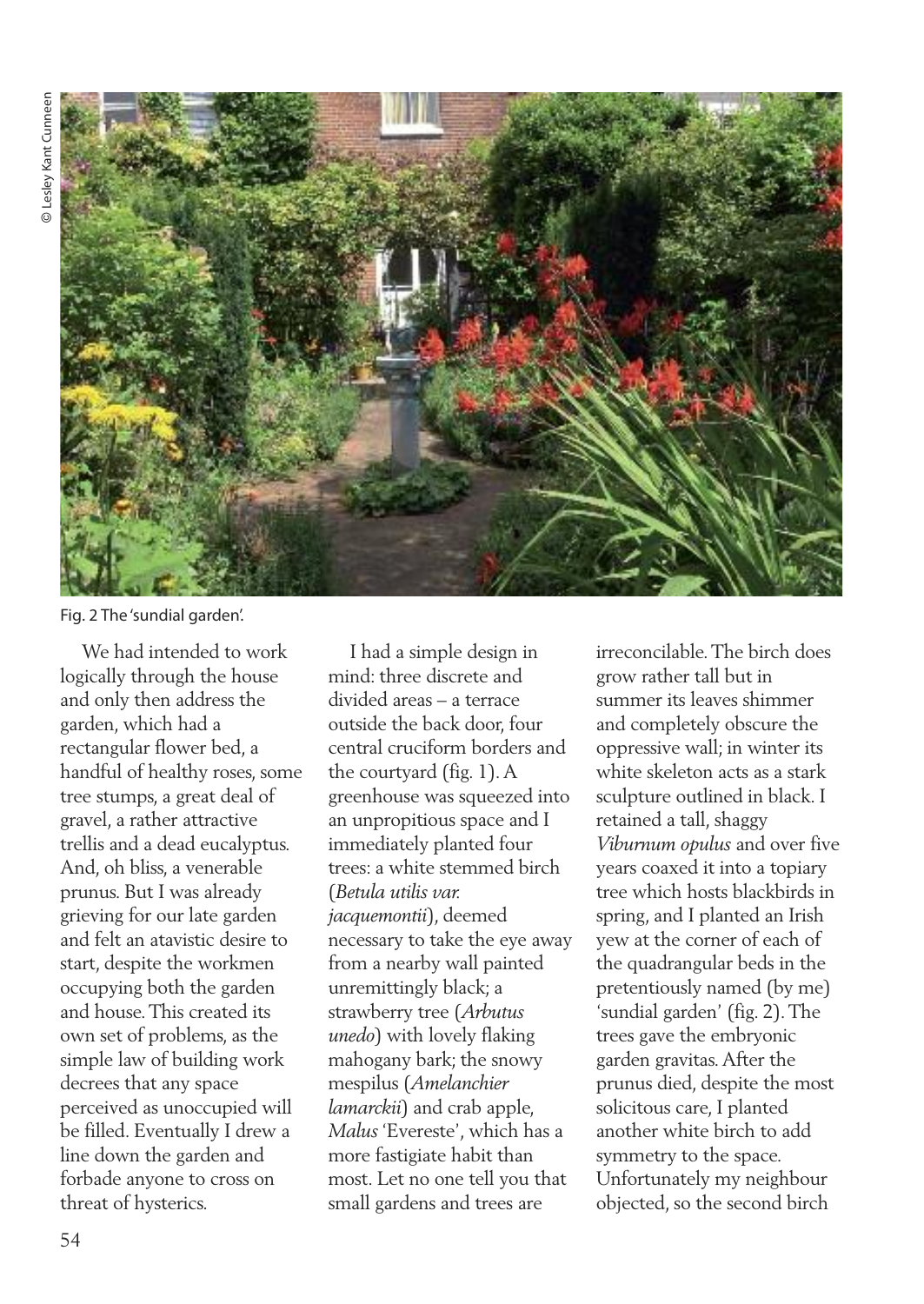

Fig. 3 The fernery.

departed to a friend's garden and its space is now occupied by an *Elaeagnus* 'Quicksilver', which has the merit of a swooning scent in April and silver leaves which reflect the *Rosa glauca* (syn. *rubrifolia*) which nestles against it. I have affectionate memories of this rose: in our last garden one plant provided enough seedlings to hedge a large vegetable garden.With the city rose I allow free reign and remove one stem every two years, letting it climb upwards.

Some plants I chose from a knowledge base, others from sentiment, and too many on a whim.The terribly tiny garden is ridiculously overplanted, but I prefer to prune and shear rather than tolerate a gap.This is not good horticultural practice, but it is a recipe for ensuring that you are not overlooked.

On the more challenging north-facing coach-house wall I planted a *Pilostegia*

*viburnoides* which is resilient and accommodatingly hugs the walls and bears creamy panicles of viburnum-like blossoms in mid-summer. Probably of all the plants in the garden it is the one that provokes the most enquiries. An *Azara microphylla* 'Variegata' clothes the adjacent wall: initially I had ordered the green form but the nursery produced this cream-speckled shrub. Although the spring-time scent from the inconspicuous yellow flowers is much lighter than the type, its bright foliage lifts the dark corner it covers so obligingly.The courtyard also contains a fernery (fig. 3) and three delicately leaved climbers (perhaps scramblers would be more accurate) grow amongst the ferns: *Eccremocarpus scaber* 'Tresco Cream', a plant grown from seed which has remained with me for ten years; the reliable *Clematis*

 Lesley Kant Cunneen esley Kant Cunnee

©



Fig. 4 Climbing dicentra, *Dactylicapnos*.

'Alba Luxurians' with its hint of apple green lifting the froth of delicate white flowers; lastly a recent acquisition, the late-emerging climbing dicentra, *Dactylicapnos* (fig. 4), with yellow hanging lockets which scrambles over a *Dicksonia antarctica* and in turn provides it with frost protection.

This is the crux of gardening in a restricted space, the desire for privacy tempered with the necessity of living in harmonious proximity to others. Climbers were to prove my salvation: to clothe the walls, trellis and fence and allow a simulation of seclusion.

A long-suffering rose occupies one wall: *Rosa* 'Royal Gold' was thriving when we arrived so when Steve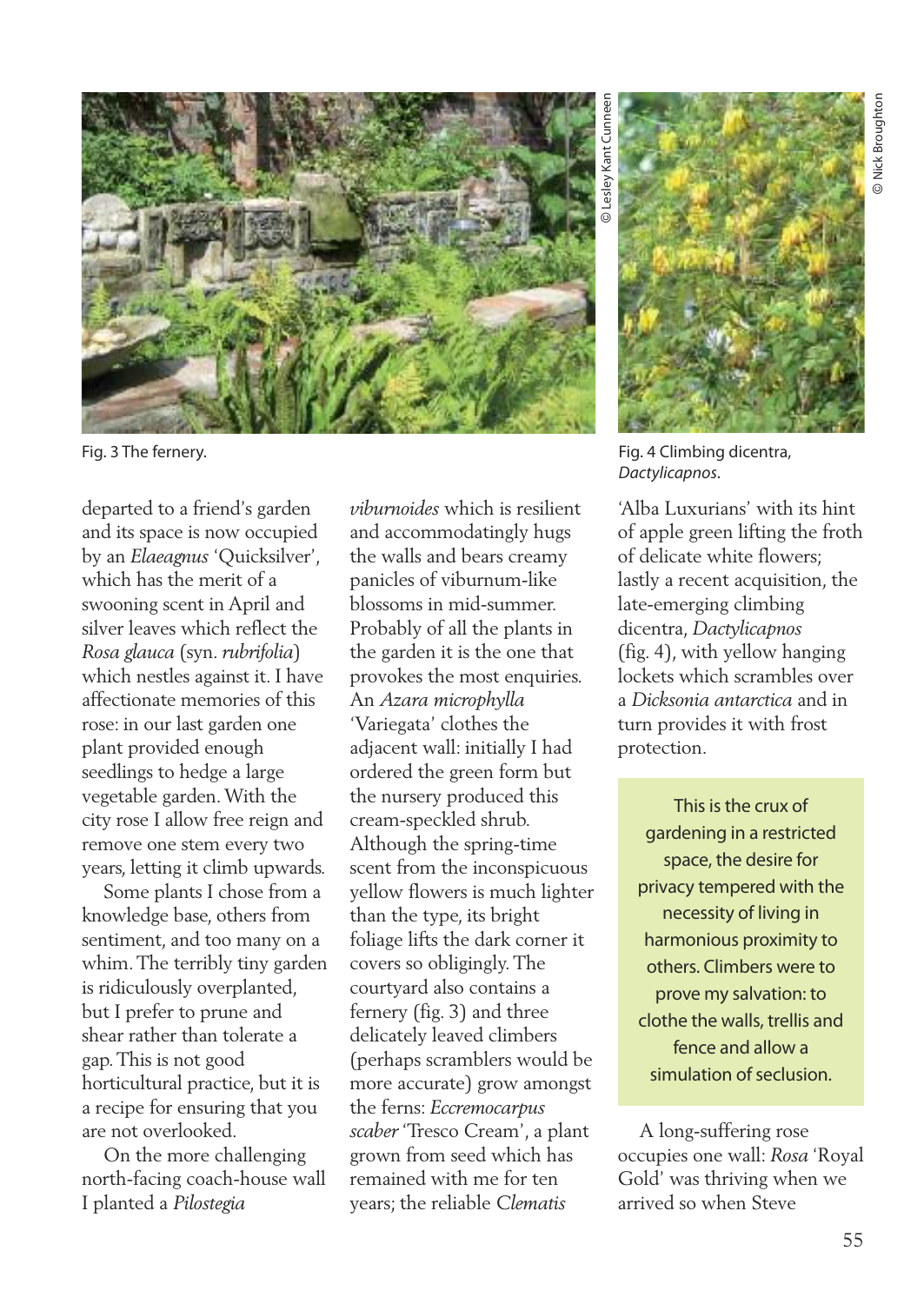

Fig. 5 *R*. 'Climbing Souvenir de la Malmaison'. Fig. 6 The exquisite kiwi vine

constructed the raised beds for the ferns I asked for it to be saved. Moving the rose was impossible as it was embedded in concrete.The rose survived and now climbs over the back of the stone terracing, coping stoically with her imprisonment and my neighbour's black mulberry which hangs rather menacingly over the fernery. The rose was introduced in 1957 and unknown to me, but identified by Simon at Peter Beales. I occasionally wonder if an earlier occupant of the house planted her in celebration. Pruning requires a mountaineering expedition and is undertaken only once a year, but she is healthy and scented and sweet tempered. Although the mulberry has a romantic heritage and bequeaths luscious mulberries in August, the violet staining which covers the terraced beds and the old bricks is less endearing in such a confined

space. But the tree has precedence and I accept its presence with measured grace.

Roses scramble over the east and west boundaries: *Rosa* 'Leverkusen' is a lovely, soft mid-yellow climber with glossy, dark green leaves and tolerates remarkably well the birch overhead and *Akebia trifoliata*'s relentless twining nearby; *Rosa* 'Sombreuil',with cream, double, fragrant flowers, appears content with its enforced cramped conditions. *Rosa* 'Climbing Crimson Glory' tempted me with its powerful scent and seductive suede-soft heavy blooms. Unfortunately it sulks, its flowers too heavy for its stems, and it does not appreciate the crowded conditions: it is a prima donna rose and deserves a spotlight on the wall of a spacious, wellordered garden.The rose which attracts the most comment is *R*. 'Climbing Souvenir de la Malmaison'

 Lesley Kant Cunneen esley Kant Cunnee



(*Actinidia kolomikta*).

(fig. 5). I cannot claim any credit, for it was one of the roses I inherited and now we are acquainted I would never be without her. She is a pale blush pink, fully double and beautifully scented, and when she comes into flower proves a show stopper; she has sequestered her own niche by squeezing through a small gap into the alley where she flowers ecstatically over the heads of passers-by, frequently stopping them in their tracks.

Shoehorned between the roses grows the trumpet vine, *Campsis radicans* f. *flava*, which is much better behaved than its hooligan red cousin 'Madame Galen', a climber much regretted and picked for summary execution.The exquisite kiwi vine (*Actinidia kolomikta*) (fig. 6) nestles nearby, its spring foliage splashed strawberry-pink and cream. Despite the growing restrictions, the kiwi is beautifully behaved.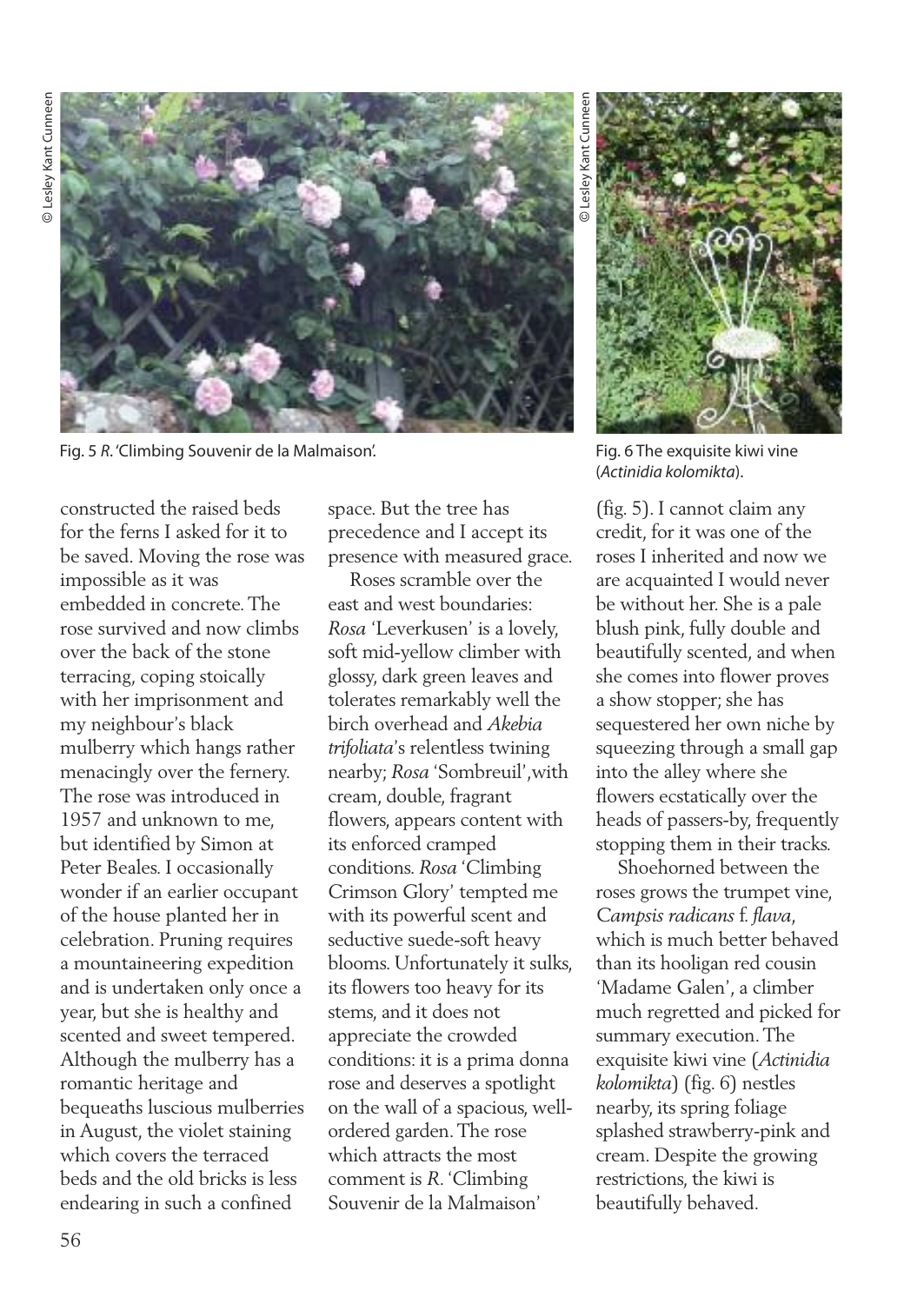

Fig. 7 Floriferous double Banksian rose: *R. banksiae* 'Lutea'.

The flowers are insignificant but as a partner to spring bulbs and early perennials it has no equal.The final rose on the eastern boundary is the floriferous double Banksian rose: *R. banksiae* 'Lutea' (fig. 7).An existing *Ceanothus* 'Puget Blue' partnered it for a few years, the cerulean and yellow a stunning combination.The ceanothus eventually gave up the ghost when usurped by this rampant, early and thorn-free climber. Now I have to safeguard the arbutus as *R. banksiae* makes further unwelcome advances. But it responds well to annual shearing, showers the alley with primrose petals, and lifts the heart with its late-April blooms. Foolishly I planted a *Holboellia latifolia* alongside to provide the scent its neighbour lacked. Despite healthy foliage it has offered neither flower nor scent so it is condemned to autumnal eviction together with a recalcitrant wisteria which has not repaid the investment, despite its careful selection



Fig. 8 *Clematis*'Madame Julia Correvon'.

and privileged position on the south-westerly facing corner. All the plants on the westfacing wall prefer to perform on the eastern side; the climbers provide a street show for the Norwich neighbourhood – a kind of horticultural social service.

Amongst all these robust plants I have squeezed in a great many claret and deep purple clematis, mostly lateflowering *C. viticella* such as 'Madame Julia Correvon' (fig. 8), 'Royal Velours','Etoile Violette' and my absolute favourite, 'Purpurea Plena Elegans'.As snails adore old walls the garden is a snail-fest and some clematis have succumbed, but sufficient have survived to provide rich flowering in the midsummer months. I have learned that in the tiny garden clematis perform better in large pots than in the ground, so I take the precaution of planting two in the same hole, a doctrine borne of desperation. I am philosophic about the snails: they are collected weekly and transported to the

Fig. 9 *Akebia quinata.*

Lesley Kant Cunneen



Fig. 10 *Solanaum crispum '*Glasneven'.



Fig. 11 The neighbour's neglect of her early-flowering quince (*Chaenomeles speciosa* 'Nivalis') is a great benefit.